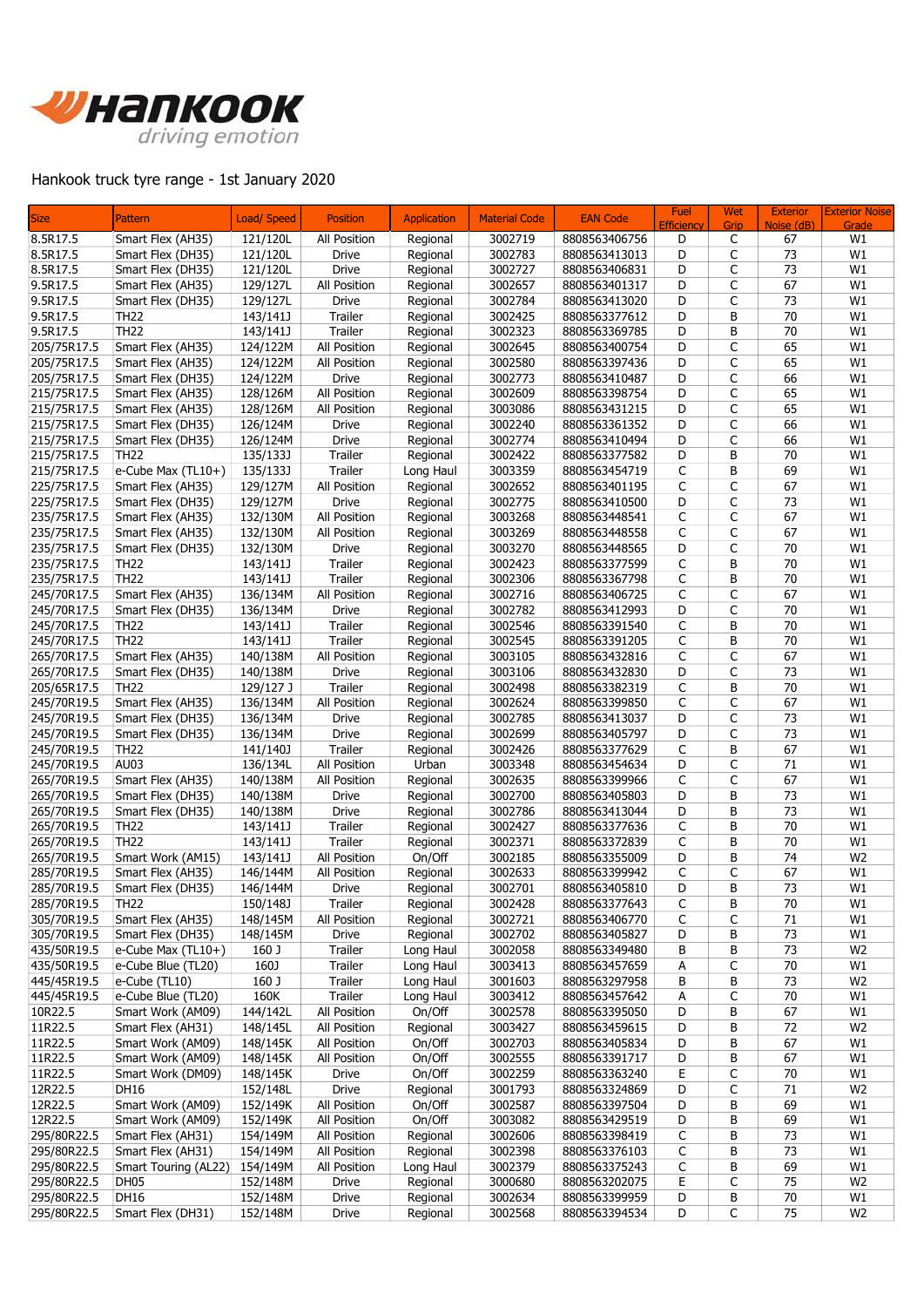

## Hankook truck tyre range - 1st January 2020

| <b>Size</b> | Pattern              | Load/ Speed | <b>Position</b> | <b>Application</b> | <b>Material Code</b> | <b>EAN Code</b> | Fuel<br><b>Efficiency</b> | Wet<br>Grip | <b>Exterior</b><br>Noise (dB) | <b>Exterior Noise</b><br>Grade |
|-------------|----------------------|-------------|-----------------|--------------------|----------------------|-----------------|---------------------------|-------------|-------------------------------|--------------------------------|
| 295/80R22.5 | e-Cube (DL10)        | 152/148M    | Drive           | Long Haul          | 3001552              | 8808563293783   | C                         | C           | 72                            | W1                             |
| 295/80R22.5 | Smart Touring (DL22) | 154/149M    | Drive           | Long Haul          | 3002673              | 8808563403144   | C                         | B           | 72                            | W1                             |
| 295/80R22.5 | Smart Work (AM09)    | 152/148K    | All Position    | On/Off             | 3002659              | 8808563401331   | D                         | B           | 67                            | W1                             |
| 295/80R22.5 | Smart Work (DM09)    | 152/148K    | <b>Drive</b>    | On/Off             | 3002325              | 8808563369792   | Е                         | B           | 70                            | W1                             |
| 295/80R22.5 | Smart Work (DM11)    | <b>TBC</b>  | Drive           | On/Off             | 3003602              | 8808563505572   | <b>TBC</b>                | <b>TBC</b>  | <b>TBC</b>                    | <b>TBC</b>                     |
| 295/80R22.5 | Smart City (AU04)    | 152/148J    | All Position    | Urban              | 3002705              | 8808563405865   | D                         | B           | 67                            | W1                             |
| 315/80R22.5 | Smart Flex (AH31)    | 156/150L    | All Position    | Regional           | 3002060              | 8808563349503   | C                         | B           | 73                            | W1                             |
| 315/80R22.5 | Smart Flex (AH31)    | 156/150L    | All Position    | Regional           | 3002331              | 8808563369853   | С                         | B           | 73                            | W1                             |
| 315/80R22.5 | Smart Touring (AL22) | 156/150L    | All Position    | Long Haul          | 3002382              | 8808563375403   | C                         | B           | 69                            | W1                             |
| 315/80R22.5 | DH <sub>05</sub>     | 154/150M    | Drive           | Regional           | 3000475              | 8808563174129   | E                         | B           | 75                            | W <sub>2</sub>                 |
| 315/80R22.5 | Smart Flex (DH31)    | 156/150L    | Drive           | Regional           | 3002061              | 8808563349510   | D                         | C           | 75                            | W <sub>2</sub>                 |
| 315/80R22.5 | Smart Flex (DH31)    | 156/150L    | <b>Drive</b>    | Regional           | 3003298              | 8808563453224   | D                         | C           | 75                            | W <sub>2</sub>                 |
| 315/80R22.5 | Smart Flex (DH31)    | 156/150L    | <b>Drive</b>    | Regional           | 3002332              | 8808563369860   | D                         | C           | 75                            | W <sub>2</sub>                 |
| 315/80R22.5 | Smart Work (AM09)    | 156/150K    | All Position    | On/Off             | 3002649              | 8808563401140   | D                         | B           | 67                            | W1                             |
| 315/80R22.5 | Smart Work (AM11)    | 156/150K    | All Position    | On/Off             | 3003149              | 8808563439532   | C                         | B           | 73                            | W <sub>2</sub>                 |
| 315/80R22.5 | Smart Work (DM09)    | 156/150K    | Drive           | On/Off             | 3002090              | 8808563350400   | D                         | C           | 70                            | W1                             |
| 315/80R22.5 | Smart Work (DM09)    | 156/150K    | Drive           | On/Off             | 3002345              | 8808563369969   | D                         | C           | 70                            | W1                             |
| 315/80R22.5 | Smart Work (DM11)    | 156/150K    | All Position    | On/Off             | 3003150              | 8808563439549   | C                         | В           | 74                            | W <sub>2</sub>                 |
| 275/70R22.5 | Smart Flex (DH31)    | 148/145M    | <b>Drive</b>    | Regional           | 3003378              | 8808563454832   | D                         | C           | 75                            | W <sub>2</sub>                 |
| 275/70R22.5 | Smart Flex (TH31)    | 152/148J    | Trailer         | Regional           | 3003380              | 8808563454856   | C                         | C           | 69                            | W1                             |
| 275/70R22.5 | Smart Work (AM15)    | 148/145K    | All Position    | On/Off             | 3002336              | 8808563369907   | D                         | B           | 74                            | W <sub>2</sub>                 |
| 275/70R22.5 | Smart City (AU04+)   | 150/148J    | All Position    | Urban              | 3003401              | 8808563455037   | D                         | B           | 67                            | W1                             |
| 275/70R22.5 | Smart City (AU04+)   | 150/148J    | All Position    | Urban              | 3003116              | 8808563436395   | D                         | B           | 67                            | W1                             |
| 305/70R22.5 | e-Cube (AL10)        | 152/148L    | All Position    | Long Haul          | 3002211              | 8808563358901   | C                         | C           | 70                            | W1                             |
| 315/70R22.5 | Smart Flex (AH31)    | 156/150L    | All Position    | Regional           | 3002384              | 8808563375427   | C                         | В           | 73                            | W1                             |
| 315/70R22.5 | Smart Flex (AH31)    | 156/150L    | All Position    | Regional           | 3002594              | 8808563397580   | C                         | B           | 73                            | W1                             |
| 315/70R22.5 | DH <sub>05</sub>     | 154/150L    | <b>Drive</b>    | Regional           | 3000858              | 8808563215716   | E                         | B           | 75                            | W <sub>2</sub>                 |
| 315/70R22.5 | Smart Flex (DH31)    | 154/150L    | <b>Drive</b>    | Regional           | 3001882              | 8808563333410   | D                         | C           | 75                            | W <sub>2</sub>                 |
| 315/70R22.5 | Smart Flex (DH31)    | 154/150L    | Drive           | Regional           | 3002417              | 8808563377551   | D                         | C           | 75                            | W <sub>2</sub>                 |
| 315/70R22.5 | Smart Work (DM11)    | TBC         | Drive           | On/Off             | 3003603              | 8808563505589   | <b>TBC</b>                | <b>TBC</b>  | <b>TBC</b>                    | <b>TBC</b>                     |
| 385/65R22.5 | Smart Flex (AH31)    | 160K        | All Position    | Regional           | 3002675              | 8808563403168   | С                         | В           | 69                            | W1                             |
| 385/65R22.5 | Smart Flex (AH31)    | 160K        | All Position    | Regional           | 3002503              | 8808563386386   | C                         | B           | 69                            | W1                             |
| 385/65R22.5 | Smart Flex (AH31)    | 164K        | All Position    | Regional           | 3002504              | 8808563386409   | C                         | B           | 69                            | W1                             |
| 385/65R22.5 | e-Cube Max (AL10+)   | 160K        | All Position    | Long Haul          | 3002931              | 8808563422725   | B                         | B           | 70                            | W1                             |
| 385/65R22.5 | e-Cube Max $(AL10+)$ | 160K        | All Position    | Long Haul          | 3002585              | 8808563397481   | В                         | B           | 70                            | W1                             |
| 385/65R22.5 | Smart Flex (TH31)    | 160K        | Trailer         | Regional           | 3002768              | 8808563410401   | B                         | B           | 69                            | W1                             |
| 385/65R22.5 | Smart Flex (TH31)    | 160K        | Trailer         | Regional           | 3003131              | 8808563437637   | B                         | B           | 69                            | W1                             |
| 385/65R22.5 | Smart Work (AM15+)   | 158L        | All Position    | On/Off             | 3002696              | 8808563405506   | C                         | C           | 74                            | W <sub>2</sub>                 |
| 385/65R22.5 | Smart Work (AM15+)   | 158L        | All Position    | On/Off             | 3002813              | 8808563415383   | C                         | C           | 74                            | W <sub>2</sub>                 |
| 385/65R22.5 | Smart Work (TM15)    | 160K        | Trailer         | On/Off             | 3002793              | 8808563414454   | D                         | C           | 69                            | W1                             |
| 385/65R22.5 | Smart Work (TM15)    | 160K        | Trailer         | On/Off             | 3002586              | 8808563397498   | D                         | C           | 69                            | W1                             |
| 385/65R22.5 | Smart Work (TM11)    | 160K        | Trailer         | On/Off             | 3003303              | 8808563453347   | C                         | В           | 73                            | W <sub>2</sub>                 |
| 425/65R22.5 | Smart Flex (TH31)    | 165K        | Trailer         | Regional           | 3003442              | 8808563460987   | C                         | B           | 73                            | W <sub>2</sub>                 |
| 425/65R22.5 | Smart Work (AM15)    | 165K        | All Position    | On/Off             | 3001934              | 8808563339559   | C                         | С           | 75                            | W <sub>2</sub>                 |
| 445/65R22.5 | e-Cube (TL10)        | 169K        | Trailer         | Long Haul          | 3001602              | 8808563297941   | C                         | В           | 73                            | W <sub>2</sub>                 |
| 445/65R22.5 | Smart Work (AM15)    | 169K        | All Position    | On/Off             | 3002160              | 8808563353807   | C                         | С           | 75                            | W <sub>2</sub>                 |
| 295/60R22.5 | e-Cube Max (AL10+)   | 150/147L    | All Position    | Long Haul          | 3002487              | 8808563382180   | C                         | В           | $70\,$                        | W1                             |
| 295/60R22.5 | Smart Flex (DH31)    | 150/147K    | Drive           | Regional           | 3002640              | 8808563400525   | D                         | С           | 75                            | W <sub>2</sub>                 |
| 295/60R22.5 | Smart Flex (TH31)    | 150/147K    | Trailer         | Regional           | 3003451              | 8808563463179   | С                         | С           | 70                            | W1                             |
| 295/60R22.5 | e-Cube Max (AL20W)   | 150/147L    | All Position    | Long Haul          | 3003306              | 8808563453446   | В                         | С           | $70\,$                        | W1                             |
| 295/60R22.5 | e-Cube Max (DL20W)   | 150/147L    | All Position    | Long Haul          | 3003307              | 8808563453446   | В                         | C           | 70                            | W1                             |
| 315/60R22.5 | Smart Flex (AH31)    | 154/148L    | All Position    | Regional           | 3002409              | 8808563376639   | С                         | В           | 70                            | W1                             |
| 315/60R22.5 | e-Cube Max (AL10+)   | 154/148L    | All Position    | Long Haul          | 3002878              | 8808563420363   | С                         | В           | 70                            | W1                             |
| 315/60R22.5 | Smart Flex (DH31)    | 152/148L    | Drive           | Regional           | 3002641              | 8808563400532   | D                         | С           | 75                            | W <sub>2</sub>                 |
| 315/60R22.5 | Smart Flex (DH31)    | 152/148L    | Drive           | Regional           | 3002454              | 8808563380575   | D                         | С           | 75                            | W <sub>2</sub>                 |
| 315/60R22.5 | e-Cube Max (DL10+)   | 152/148L    | Drive           | Long Haul          | 3002103              | 8808563350820   | С                         | С           | 73                            | W1                             |
| 315/60R22.5 | Smart City (AU04+)   | 154/148J    | All Position    | Urban              | 3003251              | 8808563446516   | С                         | В           | 73                            | W1                             |
| 315/60R22.5 | e-Cube Max (AL20W)   | 154/148L    | All Position    | Long Haul          | 3003304              | 8808563453422   | В                         | С           | 70                            | W1                             |
| 295/55R22.5 | e-Cube Max (DL10+)   | 147/145K    | Drive           | Long Haul          | 3002672              | 8808563403137   | С                         | С           | 74                            | W <sub>2</sub>                 |
| 385/55R22.5 | Smart Flex (AH31)    | 160K        | All Position    | Regional           | 3002911              | 8808563421056   | С                         | В           | 69                            | W1                             |
| 385/55R22.5 | Smart Flex (AH31)    | 160K        | All Position    | Regional           | 3002486              | 8808563382173   | С                         | В           | 69                            | W1                             |
| 385/55R22.5 | e-Cube Blue (AL20)   | 160K        | All Position    | Long Haul          | 3002653              | 8808563401270   | Α                         | C           | 69                            | W1                             |
| 385/55R22.5 | <b>TH22</b>          | 160K        | Trailer         | Regional           | 3002048              | 8808563348551   | В                         | В           | 71                            | W <sub>2</sub>                 |
| 385/55R22.5 | <b>TH22</b>          | 160K        | Trailer         | Regional           | 3002273              | 8808563365626   | В                         | В           | 71                            | W <sub>2</sub>                 |